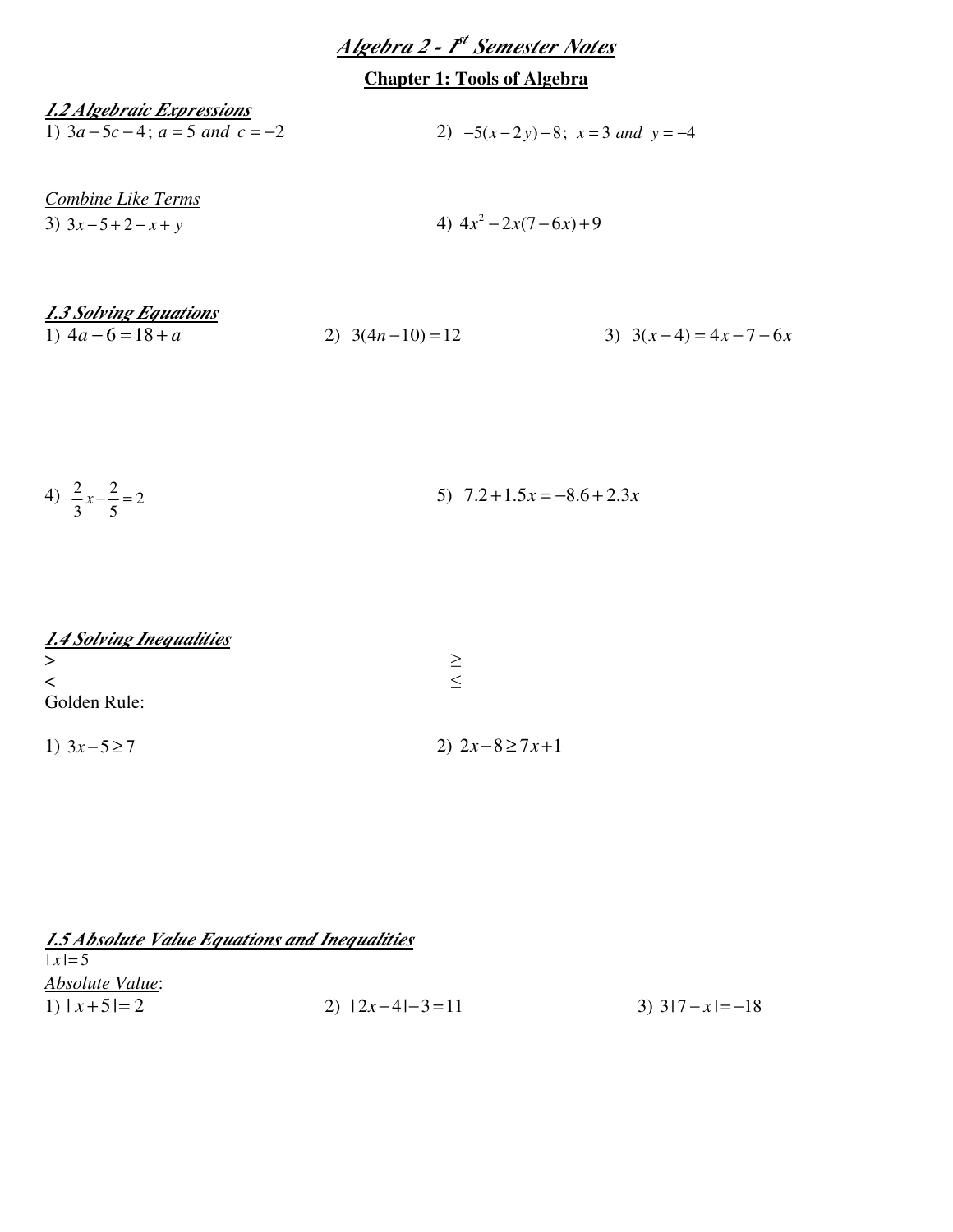| 1.6 Probability                |                   |                         |
|--------------------------------|-------------------|-------------------------|
| $P(event) = \frac{want}{have}$ |                   |                         |
| 5 red, 6 yellow, 9 green       |                   |                         |
| $1)$ P(red)                    | 2) $P(not green)$ | $3)$ P(green or yellow) |
|                                |                   |                         |
| <u>Rolling a die.</u>          |                   |                         |
| $4)$ P(even)                   | 5) $P(7)$         | $6)$ P(less than 3)     |

|                                    |                                                    | <b>Chapter 2: Functions, Equations, and Graphs</b> |                                |
|------------------------------------|----------------------------------------------------|----------------------------------------------------|--------------------------------|
| <b>2.1 Relations and Functions</b> |                                                    |                                                    |                                |
|                                    | $f(x)=3-5x$ , $g(x)=2-x^2$ , $h(x)=\frac{2}{3}x+1$ |                                                    |                                |
| 1) $f(4)$                          | 2) $h(5)$                                          | 3) $g(-5)$                                         | 4) $f\left(\frac{2}{3}\right)$ |

# *2.2 Linear Equations*

*<u>Slope-Intercept Form</u>:*  $y = mx + b$ 

1) 
$$
y = 1-3x
$$
  
2)  $3x-2y = 4$   
3)  $y = -3$  &  $x = 1$   
4)  $y = x$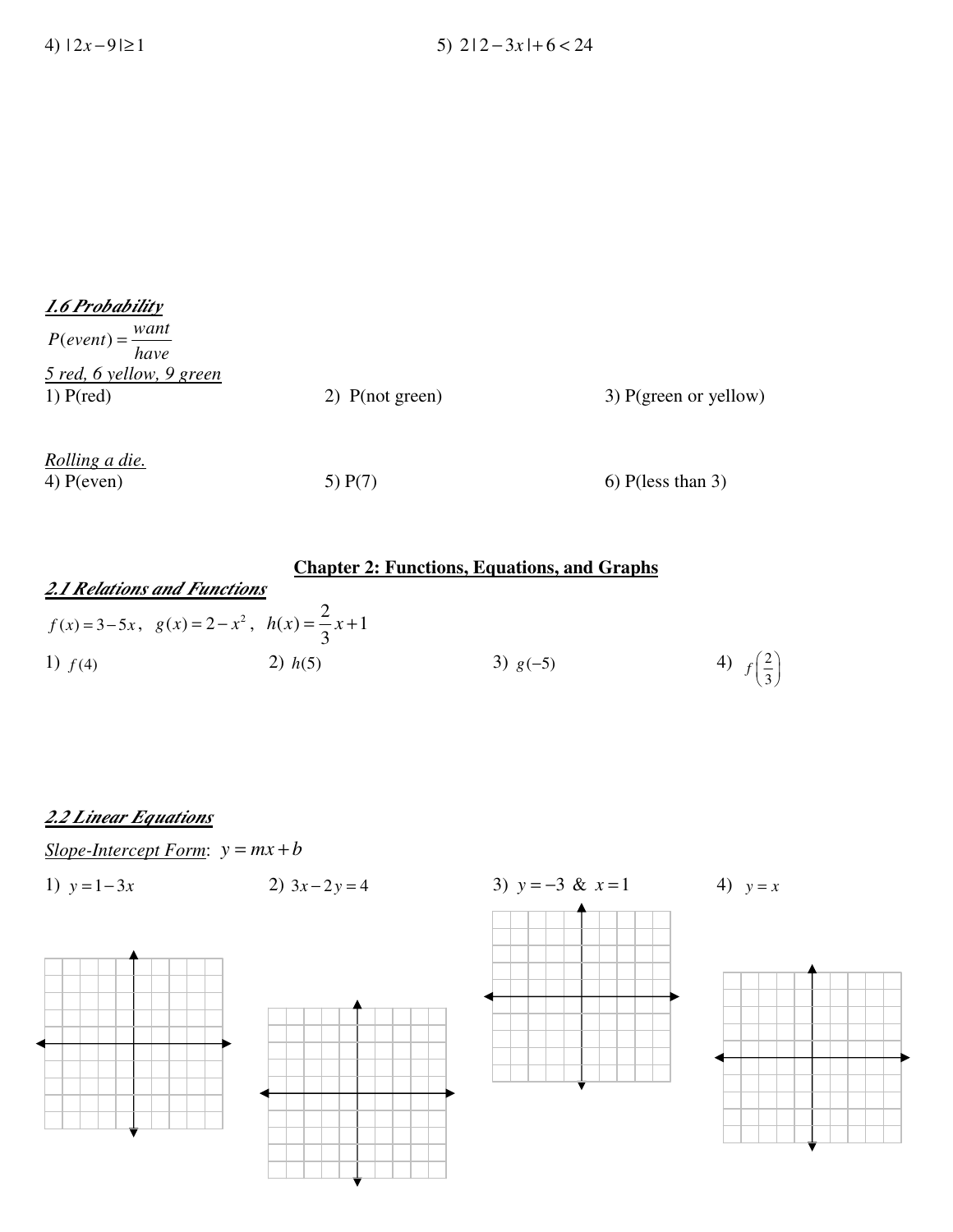

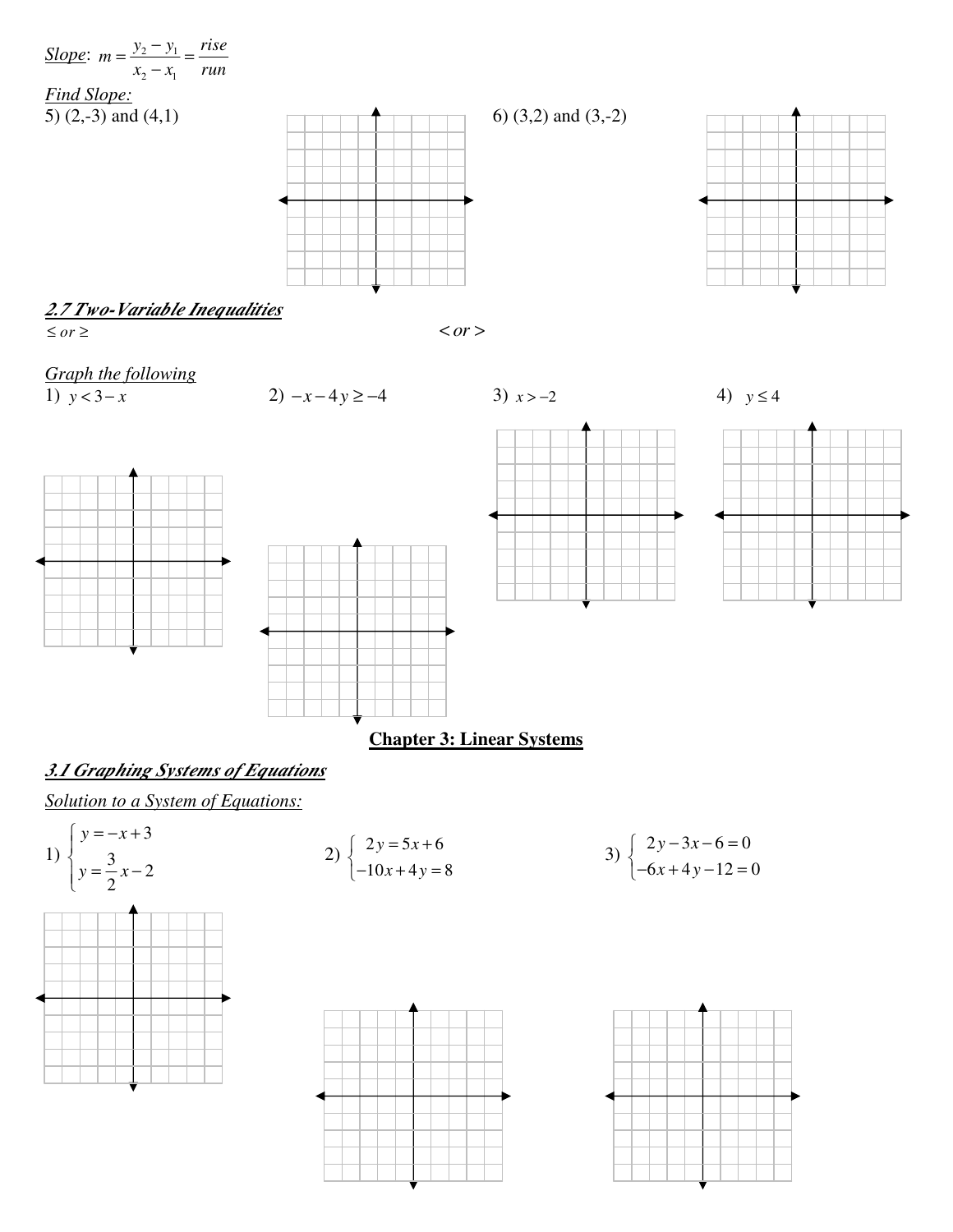| 3.2 Solving Systems Algebraically                    |                                                   |
|------------------------------------------------------|---------------------------------------------------|
| <b>Substitution Method:</b>                          |                                                   |
|                                                      | 2) $\begin{cases} 2m-n=1 \\ 10m-5n=1 \end{cases}$ |
| 1) $\begin{cases} y = x-2 \\ 2x - y = 5 \end{cases}$ |                                                   |

$$
2) \begin{cases} 2m-n=1 \\ 10m-5n=8 \end{cases}
$$

### *Elimination Method*:

3) 
$$
\begin{cases} -2y - 3x = -6 \\ 2y + 5x = 14 \end{cases}
$$
4) 
$$
\begin{cases} 2x + 4y = 10 \\ 5y + 3x = 11 \end{cases}
$$
5) 
$$
\begin{cases} 2x - 3y - 2 = 0 \\ 6y - 4x = -4 \end{cases}
$$

#### *System Word Problems*:

6) Joe is making \$10 an hour and he owes \$80. Kim is spending \$5 an hour and has \$145 saved. When will they have the same amount of money and how much will they have?

7) You sell 100 items and made \$250. CDs \$2 and DVDs \$4. How many CDs and DVDs did you sell?

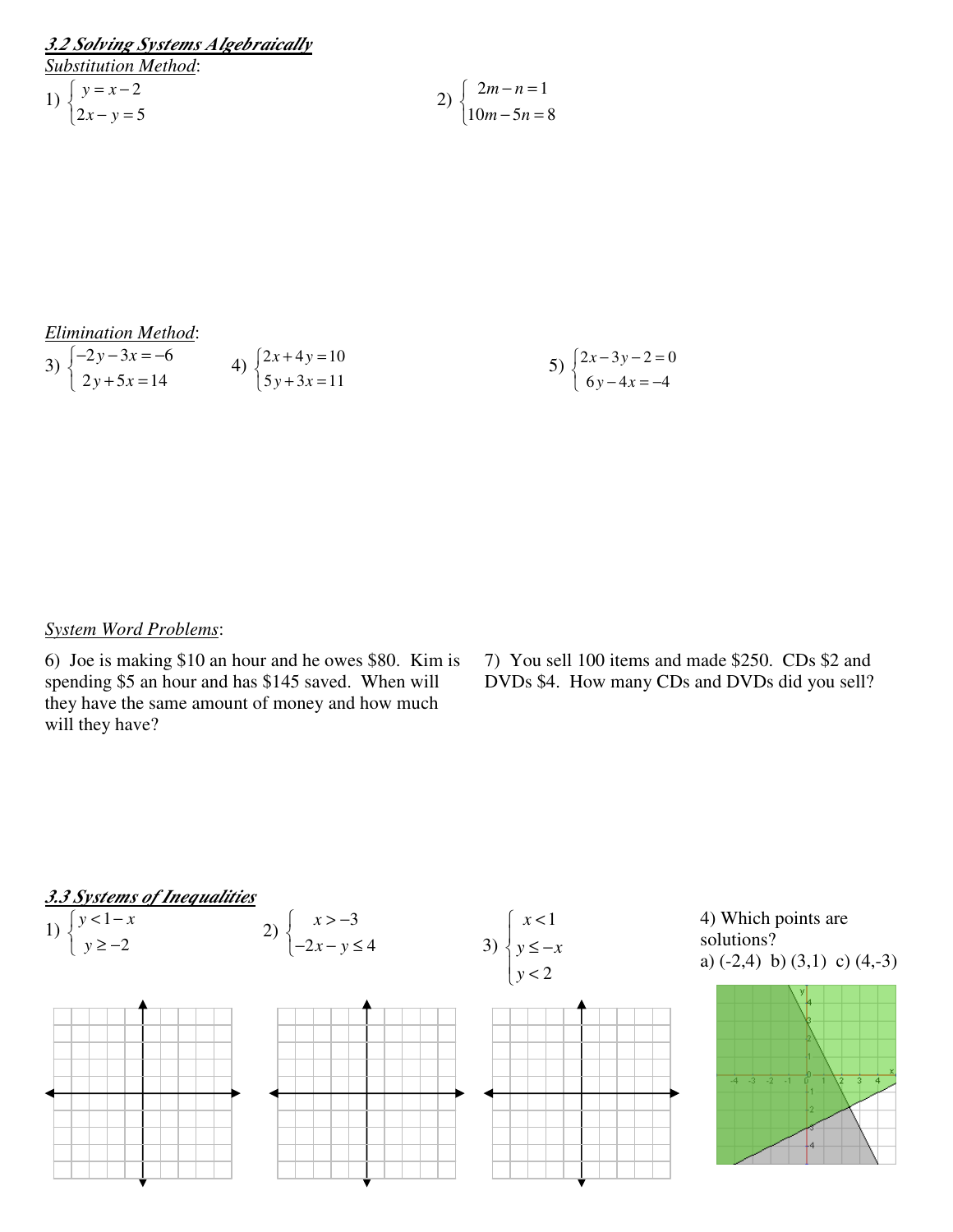*3.6 Systems with Three Variables*

1) 
$$
\begin{cases} 5x - y + z = 4 \\ x + 2y - z = 5 \\ 2x + 3y - 3z = 5 \end{cases}
$$
  
2) 
$$
\begin{cases} 4x - 2y + 5z = 6 \\ 3x + 3y + 8z = 4 \\ x - 5y - 3z = 5 \end{cases}
$$

## *Chapter 5: Quadratic Equations and Functions*



 $\frac{1}{4}$ <br> $\frac{1}{5}$ 

 $\downarrow$ ŀ

∤s ↓ء

ļ4  $\begin{matrix} 1 \ 5 \ 6 \end{matrix}$ 

ł۶

If  $|a| < 1$ :

If  $|a| > 1$ :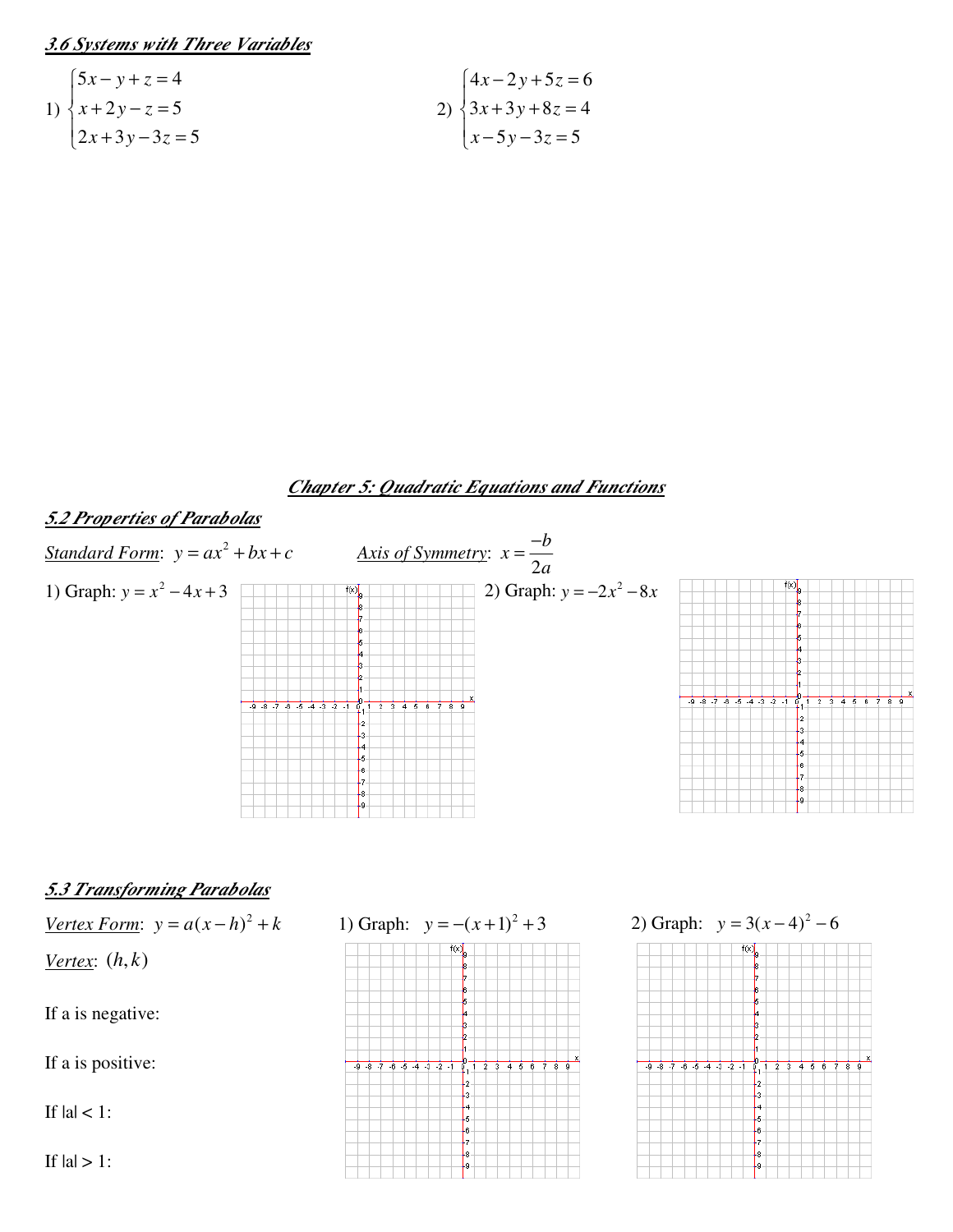## *5.4 Factoring Quadratic Expressions*

1)  $x^2 - 10x + 24$  2)  $2x^2$  $2x^2 - 11x + 15$  3)  $9x^2 - 30x + 25$  4)  $x^2 - 81$ 

5) 
$$
16x^2 - 49
$$
   
6)  $2x^3 - 50x$    
7)  $3x^2 - 24x - 27$ 

*5.5 Quadratic Equations*

1)  $\sqrt{500}$  2)  $\sqrt{32}$  $x^2 - 9x - 36 = 0$  4)  $x^2 - 11x = 7x - 32$ 

5) 
$$
2x^2 - 10x = 4x
$$
 6)  $4(2x-3)(5x+7) = 0$  7)  $9x^2 = 25$  8)  $x^2 - 8 = 12$ 

# *5.6 Complex Numbers*

$$
\begin{array}{ll}\ni = & i^2 = & i^3 = & i^4 = & i^5 = \\
1) \sqrt{-25} & 2) \sqrt{-50} & 3) (3-2i) - (-7+4i) \\
4) (3-i) (-5+4i) & 5) (-5i)^2 & 6) \frac{3}{7i}\n\end{array}
$$

7) 
$$
\frac{3-2i}{2+5i}
$$
  
8)  $x^2 + 6 = 2$   
9) Plot the  
A)  $3-4i$   
B)  $-4+i$ 

the following.  
\n
$$
4i + i
$$

 $C$ )  $-2$ D) 3*i*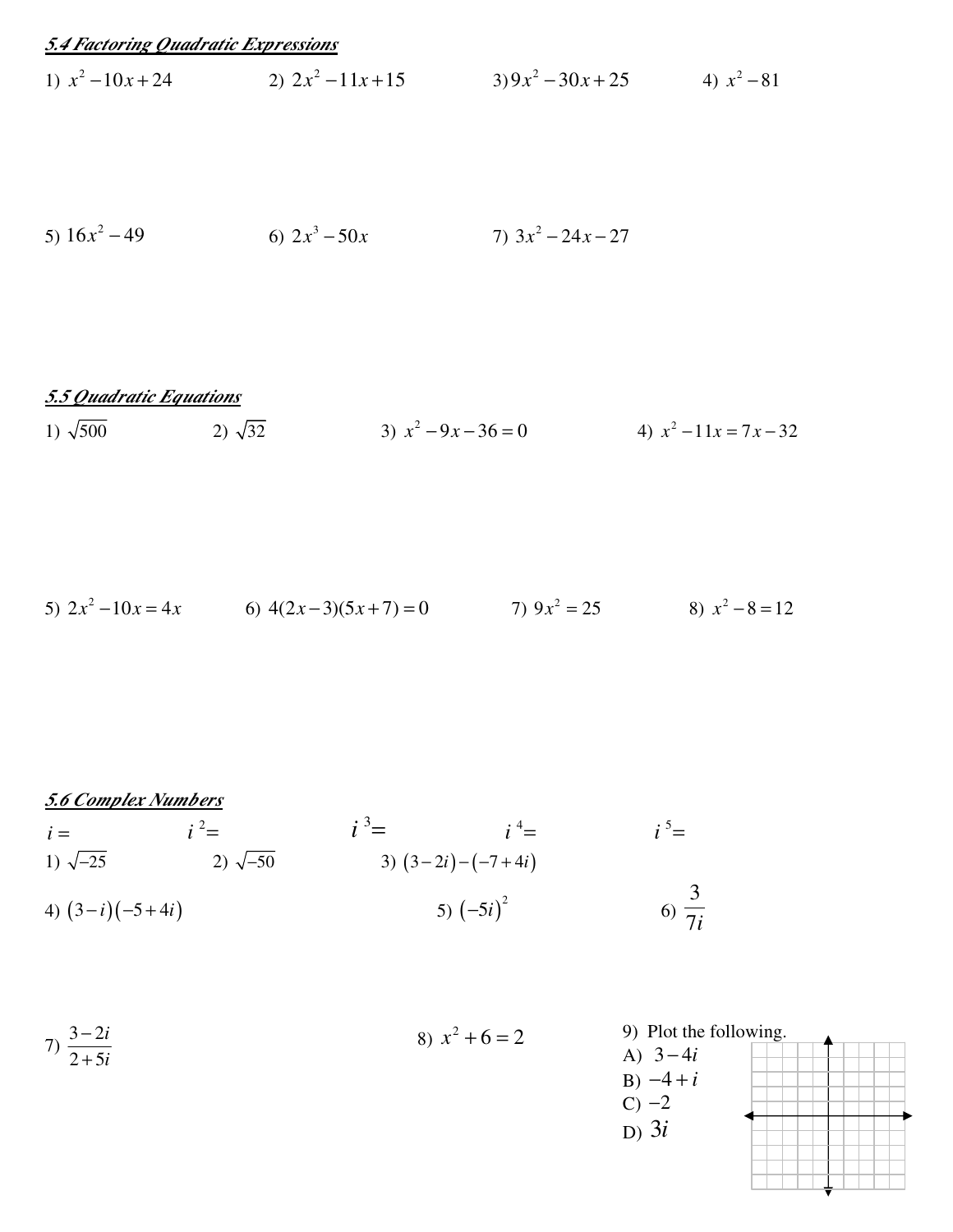## *5.7 Completing the Square*

1)  $(x+7)^2 = 25$  2)  $x^2 - 8x = -20$  3)  $x^2$  $x^2 + 10x - 2 = 12$ 

$$
\frac{5.8 \text{ Quadratic Formula}}{x = \frac{-b \pm \sqrt{b^2 - 4ac}}{2a}}
$$
\nStandard Form:  $ax^2 + bx + c = 0$   
\n1)  $x^2 - 2x - 3 = 0$   
\n2)  $2x^2 - 3x = x - 5$ 

|                                   | <b>Chapters 6: Polynomials</b>                    |
|-----------------------------------|---------------------------------------------------|
| <b>6.1 Polynomial Functions</b>   |                                                   |
| 1) $(3x^2 - x + 7) - (-7x^2 + 8)$ | 2) $(3x^3 - x^2 + 7) - (2x^2 - x - 10) + (x - 2)$ |

|  | 3) $3x^2(-x^3+7x)$ | 5) $(2x-3)(x^2+x-4)$ | 6) $(x-4)^3$ |
|--|--------------------|----------------------|--------------|
|--|--------------------|----------------------|--------------|

4)  $(3x^2 - 7)(2x + 1)$ 

*6.3 Dividing Polynomials*

1)  $(x^2-8x+7) \div (x+2)$  2)  $(2x^3)$  $(2x^3 - 5x + 1) \div (x - 4)$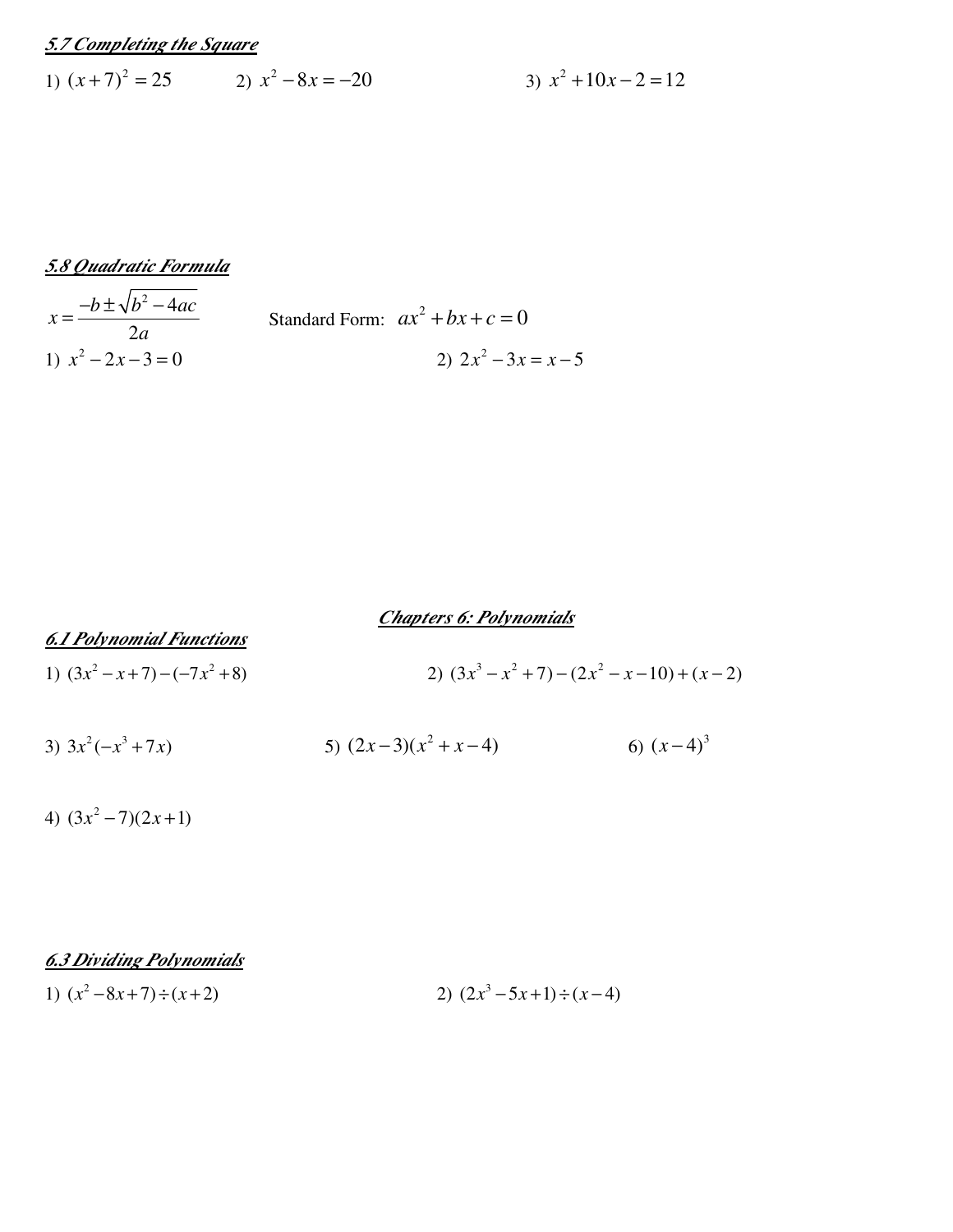### *6.4 Factoring Polynomials*

| Difference of Cubes: | $(a^3 - b^3) = (a - b)(a^2 + ab + b^2)$ | <u>Sum of Cubes:</u> | $(a^3 + b^3) = (a + b)(a^2 - ab + b^2)$ |
|----------------------|-----------------------------------------|----------------------|-----------------------------------------|
| 1) $x^3 - 125$       | 2) $64x^4 + x$                          | 3) $8x^3 - 27$       |                                         |

#### *6.7 Permutations and Combinations*

*Factorial*: 5! =

*Permutation*: (Order) !  $_{n}P_{r} = \frac{n!}{(n-r)!}$ *n*  $n - r$ = − *Combination*: (Unordered) !  $!(n-r)!$   $r!$ *n r*  $n \sim r$  $n!$   $P_{n}$ *C*  $r!(n-r)!$  r  $=\frac{n}{\sqrt{2}}$  = − 1)  $\frac{8!}{1!2!}$ 4!3! 2)  ${}_{7}P_{5}$  3)  ${}_{6}C_{4}$  4)  ${}_{4}P_{3} - {}_{3}C_{2}$ 

5) Ways to get  $1<sup>st</sup>$ ,  $2<sup>nd</sup>$ , and  $3<sup>rd</sup>$  from 6 contestants:

6) Ways to order 3 letter from the word **SUPER:**

7) Ways to choose 5 out of 8 people:

8) Amigos has 6 meats and 8 fillings to choose from. How many different burritos can you make that have 3 fillings?

9) Pizza Factory has 5 meats and 7 veggies to choose from. How many different pizzas could you make with at most 3 items?

| <b>6.8 Binomial Theorem</b> |  |
|-----------------------------|--|
|-----------------------------|--|

*Pascal's Triangle*:  $1) (x^2 - 4y)^5$ 

2)  $3^{\text{rd}}$  term of  $(x+3)^8$